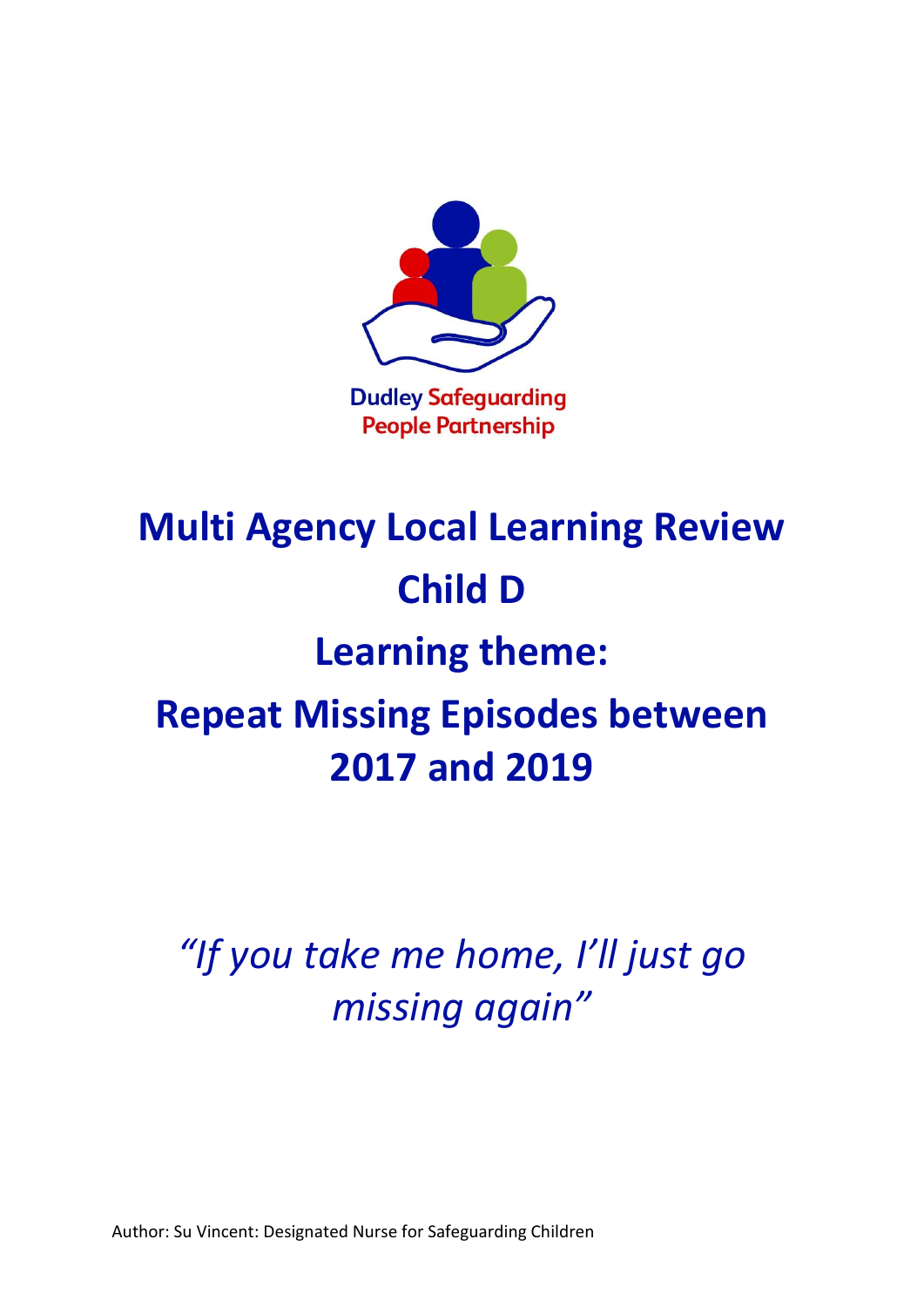### Contents

<span id="page-1-0"></span>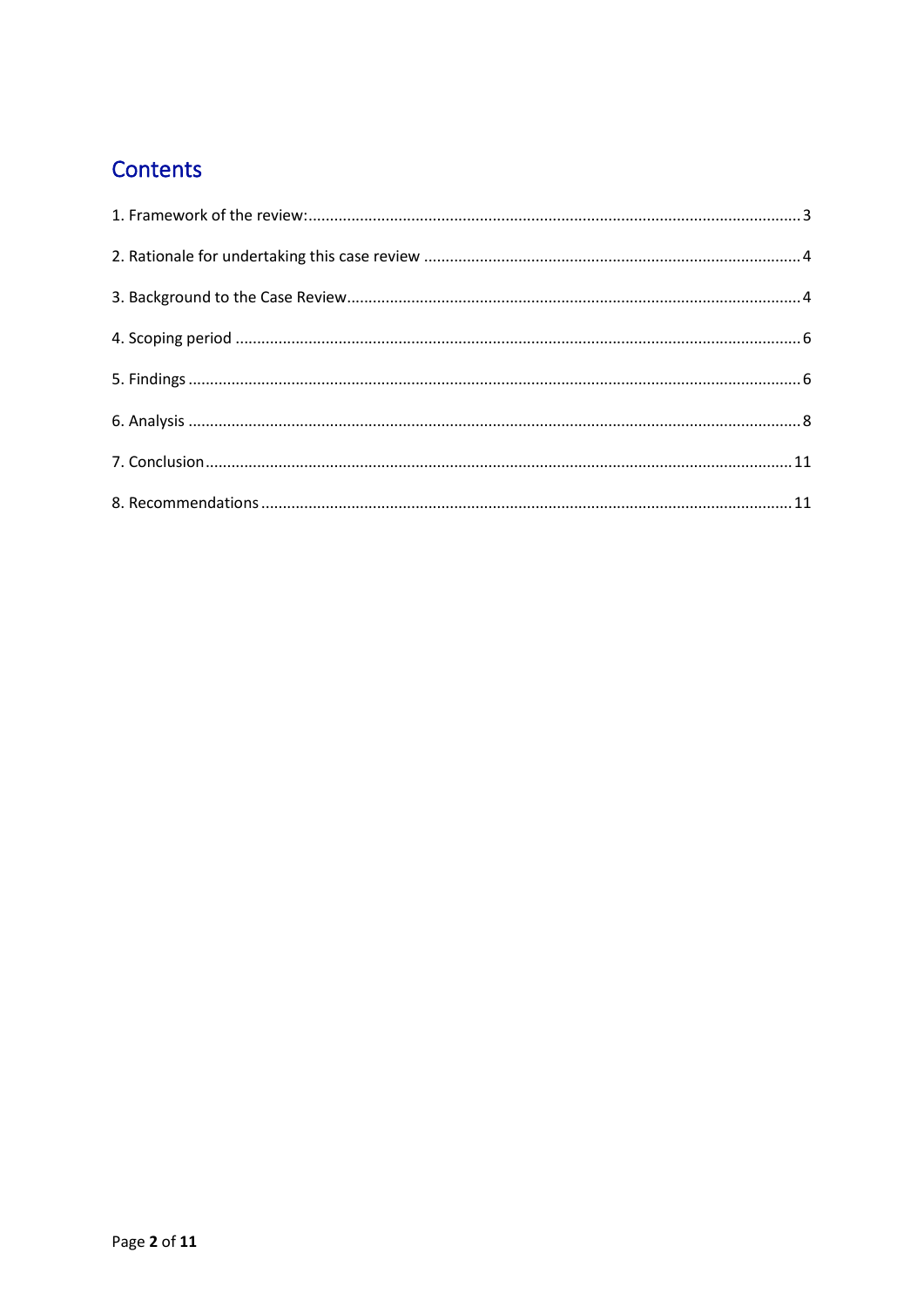#### 1. Framework of the review:

1.1 Working Together to Safeguard Children 2018 contains the statutory guidance for undertaking Child Safeguarding Practice Reviews (CSPRs) when a serious child safeguarding cases has been reported. These are cases in which:

- abuse or neglect of a child is known or suspected and
- the child has died or been seriously harmed

1.2 Meeting the criteria does not mean that safeguarding partners must automatically carry out a local child safeguarding practice review. It is for them to determine whether a review is appropriate, taking into account that the overall purpose of a review is to identify improvements to practice.

1.3 Issues might appear to be the same in some child safeguarding cases but reasons for actions and behaviours may be different and so there may be different learning to be gained from similar cases. Decisions on whether to undertake reviews should be made transparently and the rationale communicated appropriately, including to families.

1.4 Some cases may not meet the definition of a 'serious child safeguarding case', but nevertheless raise issues of importance to the local area. That might, for example, include where there has been good practice, poor practice or where there have been 'near miss' events. Safeguarding partners may choose to undertake a local child safeguarding practice review or another form of review in these or other circumstances.

1.5 The aim of this Local Learning Review (LLR) is to identify improvements that can be made to better safeguard children and to prevent, or reduce the risk, of recurrence of similar incidents.

1.6 The review will undertake a rigorous and objective analysis of what happened and why. It will consider whether there are systematic issues, and whether and how policy and practice need to change. It should be noted that the review is not being conducted to hold individuals, organisations or agencies to account as there are separate processes for this.

1.7 Dudley Safeguarding People Partnership (DSPP) is a joint overarching body, with the remit to monitor and improve safeguarding activity for children and adults. It brings together senior officers from the key agencies and agreed significant partners to ensure there is a focus on transformation by providing strong leadership and guidance to all of its partners, identifying the strategic priorities on a yearly basis and determining the desired outcomes in respect of safeguarding activity and practice. The DSPP has strategic oversight of the work across both the Safeguarding Children Partnership and the Safeguarding Adult Board, which in turn drives the work of the sub-groups to improve outcomes.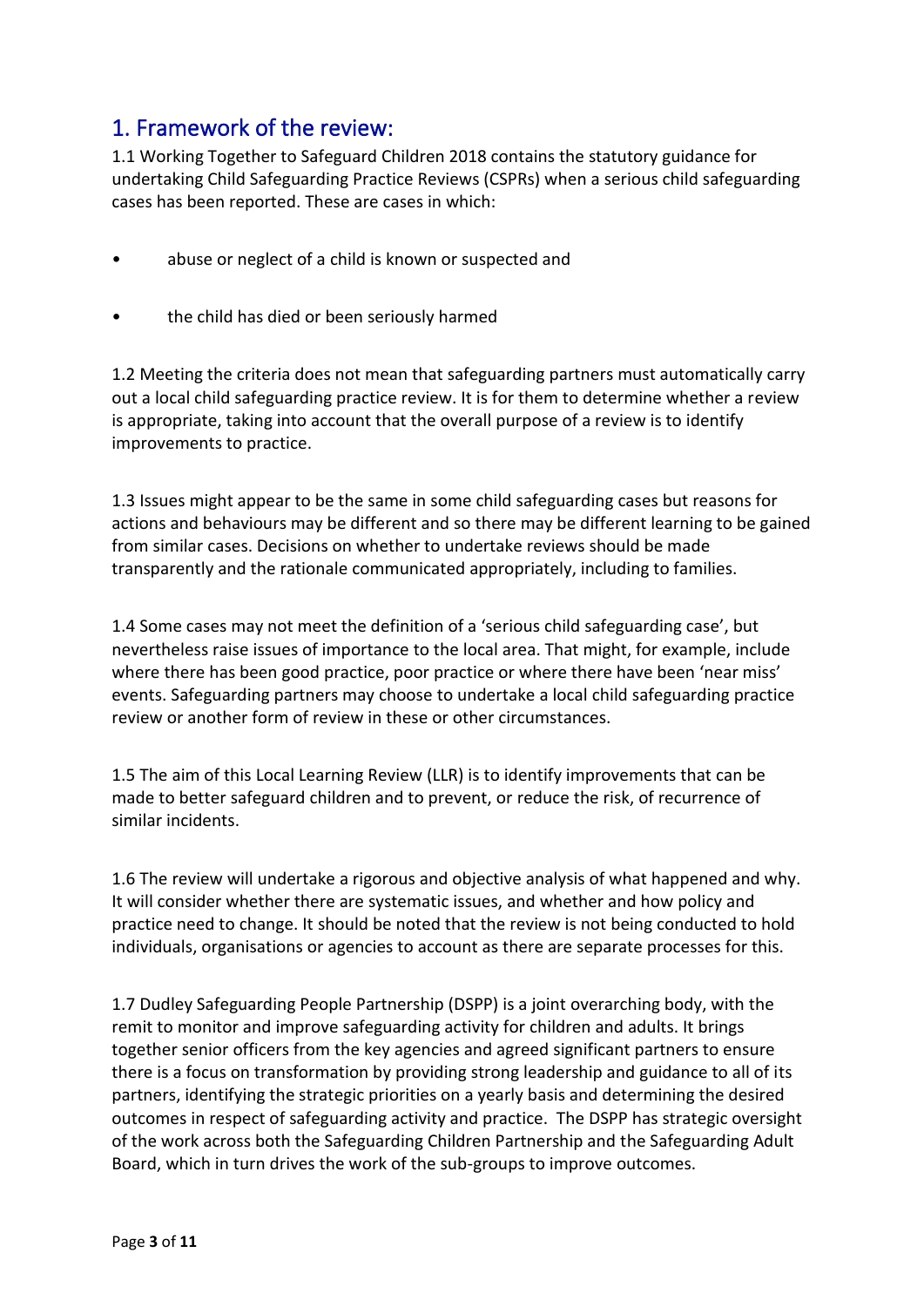#### <span id="page-3-0"></span>2. Rationale for undertaking this case review

- 2.1 The subject case was initially chosen at random from a number of cases selected to be reviewed as part of a Multi-Agency Case File Audit (MACFA) planned for May 2019 focussing on children under the age of 12 going missing.
- 2.2 On the return of a completed audit tool, it was recognised that Child D was cause for serious concern and a meeting was held in mid-April 2019 with senior leaders to consider immediate intervention in order to safeguard the child and progress the case prior to the MACFA.
- 2.3 The meeting included senior representation from Children's Social Care, Police, Social Work Manager, IRO and the DSCB Business Manager. The meeting concluded with all in agreement that a secure residential placement would be identified.
- 2.4 This would be the second attempt to place this young person in a secure placement, as an accommodation had previously been identified in November 2018, but had not been progressed, as the placement was not signed off in time leading to the loss of the placement and drift and delay with the case. A further secure placement was sought in May 2019, however Child D was found intoxicated in a park prior to a placement being identified. She was subsequently transferred to a secure placement a week following the incident.
- 2.5 Following the sharing of information and discussion at the above noted meeting, it was also agreed that the case met the threshold for a referral into Serious Case Review sub group for the consideration of an SCR.
- 2.6 The case was discussed at SCR sub group on  $2^{nd}$  May 2019, where it was initially agreed that the case did reached the threshold for an SCR. However as scoping information had been requested and received from partners for the forthcoming MACFA, it was identified that there was already a wealth of information regarding the case.
- 2.7 As is required, the outcome and decision from the SCR subgroup was discussed with the National Child Safeguarding Practice Review Panel, who agreed for a local review to be completed, and published in accordance with Working Together 2015 statutory framework.
- 2.8 It was agreed that the DSCB Business Manager and Designated Senior Nurse would prepare a report in order to ensure that the learning and recommendations could be disseminated in a timely manner.

#### <span id="page-3-1"></span>3. Background to the Case Review

- 3.1 Child D is 12 years of age and has been known to services for a number of years. She lived with her father in a neighbouring borough for much of her early years. There appear to have been some issues around potential neglect (persistent head lice, infected eczema, bedbug bites).
- 3.2 In the earlier years, Father engaged with the Early Help (formerly CAF/Child Concern) process and parenting appeared to improve. He appeared to work closely with the School Nurse and attended Child Concern Meetings.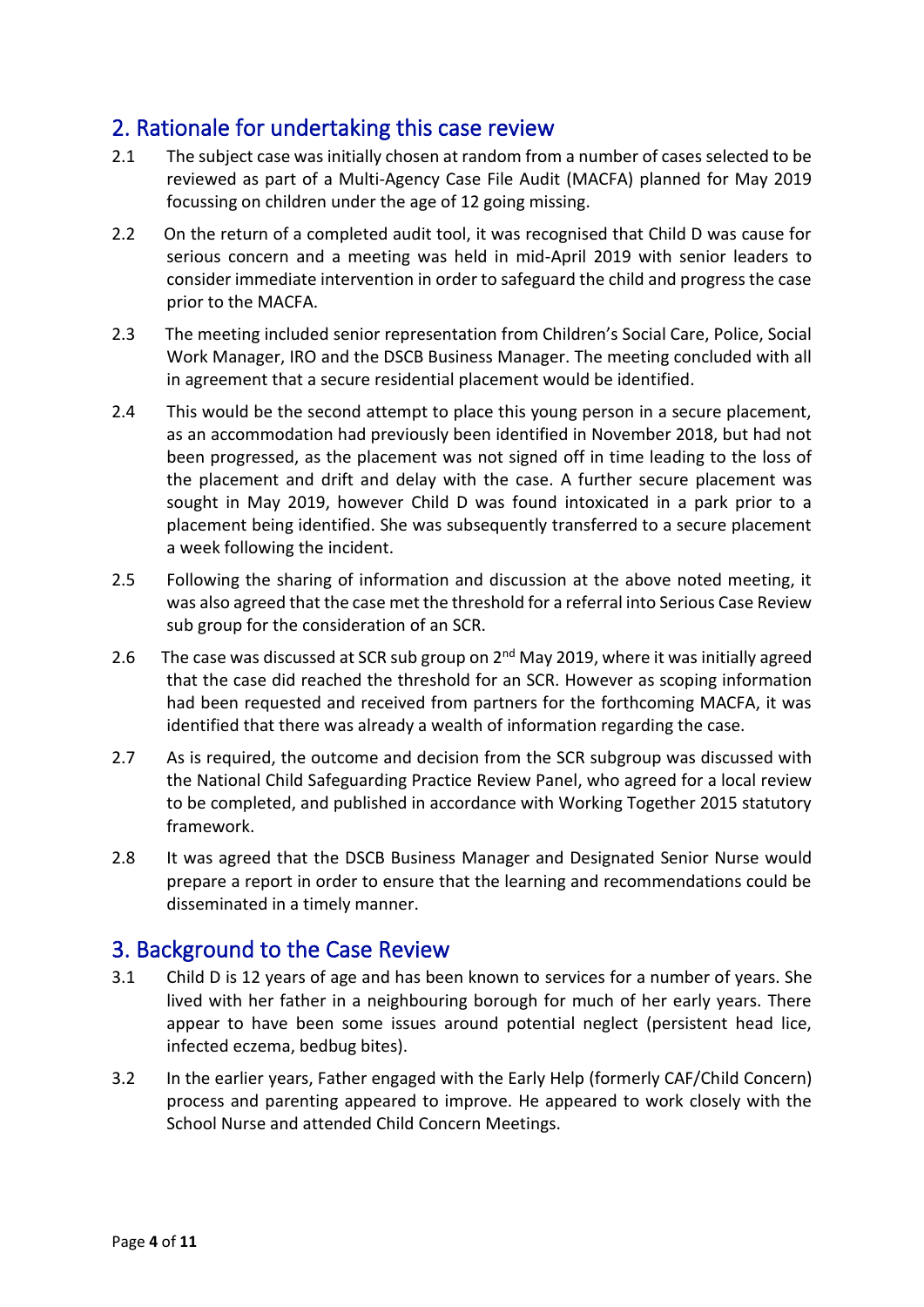- 3.3 Child D was also "on the SEN register"<sup>1</sup> at her primary school. Her behaviour at school was causing concern at this point and a copy of the SEN statement was shared with appropriate agencies to ensure that they were aware of her learning disability. It later transpired that at this time Child D had disclosed that she had been sexually abused by a family friend at the age of 7. A strategy meeting was held and mother appeared to be sceptical that the event actually occurred. There were concerns around previous neglect and non-protective behaviours from mother. It was felt that she could not safeguard Child D. There were also concerns around her sibling's sexualised behaviour in the home.
- 3.4 It was agreed to undertake a joint Section 47 enquiry in respect of both children. There was insufficient evidence to investigate the perpetrator as name, date of birth and timescales of the incident were not provided. This raised significant concerns in relation to Child D's mother around why she was not providing the information required in order to investigate the alleged disclosure. Therefore a multi-agency meeting was required to implement plan of intervention which is in the best interest of the child to ensure she is not put at further risk.
- 3.5 Child D reportedly had a close relationship with her father. At some point, he remarried and declined any further contact. It is unclear when the relationship broke down and the circumstances that led to the rift but since that time, Child D has resided with her mother and her mother's partner.
- 3.6 The family reside in a privately rented two bedroom property which is also home to Child D's 16 year old brother E who has severe ADHD and his girlfriend. Also in the property is Child D's 24 year old brother F and his girlfriend. F is known to the Youth Offending Team. Due to the limited space within the property, Child D and her mother sleep top and tail on the sofa.
- 3.7 From records, it is known that Child D had a number of physical fights with her brother and at some stage was moved to live with her grandmother in November 2018. However Child D's two maternal Uncles also resided at grandmother's house. Both misuse alcohol and substances. Dudley Children Services have been involved with the family since 15th March 2013, following an NSPCC referral (National Society for the Prevention of Cruelty to Children) that raised anonymous concerns that parents are dealing drugs at property. The referrer alleged that this took place when children are in the property.
- 3.8 There is an extensive history of criminal activity and police involvement with the family. This includes Child D, her brother E and her mother. All have been recorded as both victims and suspects of crime. Child D has been arrested for assault, theft and criminal damage. She has also reported being the victim of a number of sexual assaults including rape. Child D was reviewed in the SARC and the case was filed as no further action under code 16.<sup>2</sup>
- 3.9 The Anti-Social Behaviour team have also been involved with the family as in 2016 and 2017 there were reports of the children verbally abusing neighbours, using drugs and

<sup>1</sup> Forerunner of the Education, Health and Care Plan (EHCP)

<sup>&</sup>lt;sup>2</sup> This means that there was an identified subject but that evidential difficulties prevented any prosecution.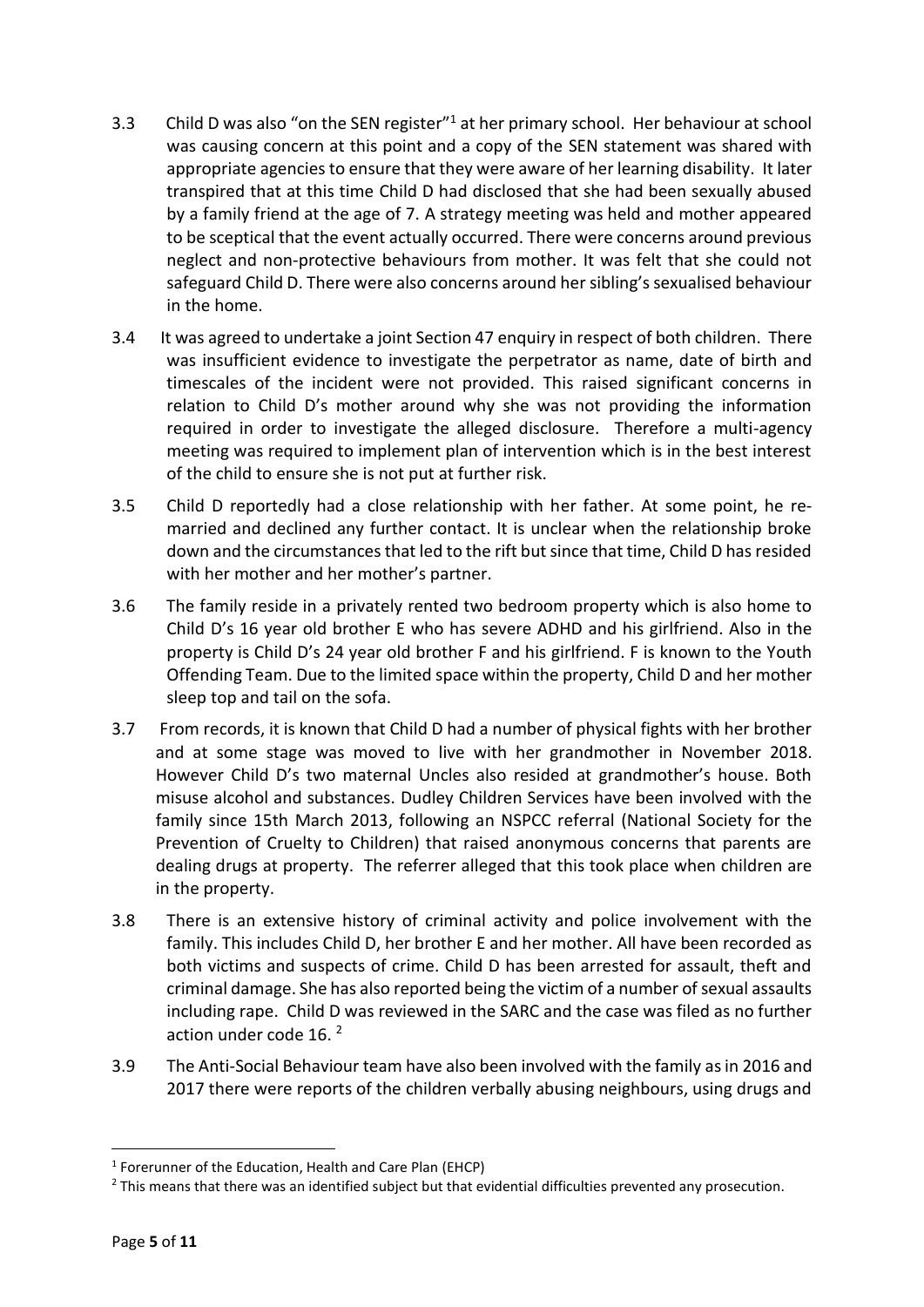an incident in which it was alleged that E sexually assaulted the child of a neighbour who was of a similar age.

- 3.10 Children's Social Care received a Multi-Agency Referral Form (MARF) in May 2017, when Child D was just 11 raising concerns that she may be a victim of CSE. Following this referral, a number of agencies became involved with the child. She was discussed at a number of multi-agency fora including
	- Young People at Risk of Sexual Exploitation (YPSE)
	- MASE
	- CMOG
	- CP Conference
	- Safer Estates
	- Adolescent Response Meeting

Child D and the family were supported by a number of agencies including Child and Adolescent Response Team (CART), School Nursing, Housing, Youth Offending Service, Barnardos, PRU, CAMHS and adult mental health services. In May 2018, Child D disclosed a sexual assault in Birmingham by a 15 year old who she met online. Child D was assessed at the West Midlands paediatric SARC and counselling was recommended. She had previously been referred to CAMHS for behavioural issues but demonstrated only limited engagement. Child D has been subject of a Child Protection Plan since 2018.

- 3.11 In March 2019 there are a number of police logs including a report by police that mother had "lost control" of Child D and that she did not impose appropriate boundaries. Child D was frequently going missing and involved in criminality. Also that month Child D disclosed that she had been raped the previous month by persons known to her. She reported that she had been drinking alcohol and smoking cannabis. Later that month, Child D was found wandering around Dudley town centre and police used police protection powers to safeguard her as she stated she intended to continue to abscond.
- 3.12 In April there was a report that Child D had observed her boyfriend stabbing someone and at the end of May she was found significantly intoxicated and virtually unconscious in a park by a member of the public who called for an ambulance. She was admitted to hospital and Children's Social Care were informed. Child D was accommodated in a secure residential placement where she remains under Section 20 of the Children Act 1989.

#### <span id="page-5-0"></span>4. Scoping period

4.1 It was agreed that the scoping would commence when the first concerns around potential CSE was identified and a MARF submitted in May 2017 up to the time that Child D was placed in secure accommodation in June 2019. Any pertinent information outside of the scoping period would be included to give context to the review.

#### <span id="page-5-1"></span>5. Findings

5.1 It was clear from the information shared at both the MACFA and the SCR sub group that Child D has been causing concern for a number of years. She has lived within a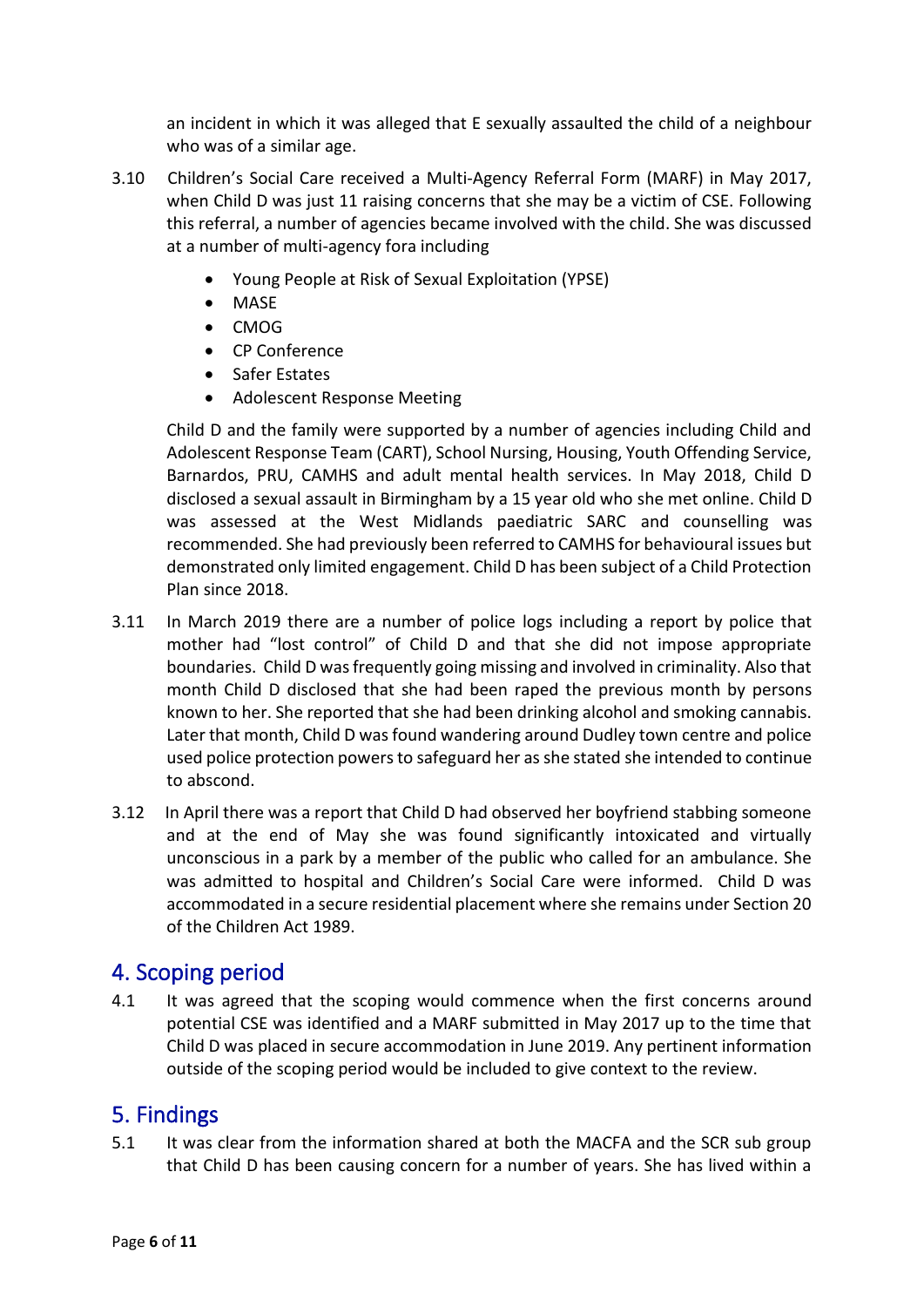very complex family dynamic with elements of abandonment. Her father who she appeared to have a good relationship, declined any further contact with her following his remarriage. Her mother also sent her to her maternal grandmother's following the fights she had with her brother.

- 5.2 It should be acknowledged that Child D is 13 years of age and remains in a secure unit for her own protection. There is a long family history of criminality, mental health issues*,* substance and alcohol misuse and anti-social behaviour. All of which will impact on the children's health and wellbeing. There is also evidence of sporadic engagement and lack of commitment from mother within the mental health records with both Child D and E.
- 5.3 Whilst mother has completed a Triple P parenting programme, it does not appear to have developed her parenting capabilities or improved outcomes for the children. She does not support her daughter to engage with CAMHS and does not appear to be able to set boundaries for her children. Both of her older children have been involved in criminal activity and she was unable to keep Child D safe when she repeatedly went missing (There have been over 30 reported missing episodes). Mother appears not to understand the impact that Child D's behaviour and episodes of missing has on her safety.
- 5.4 There is evidence of disguised compliance with mother reporting to professionals that she cannot make Child D engage with the support offered. She has not reported Child D missing on a number of occasions. There have been several missed CAMHS appointments, where mother has not taken her and evidence from the MASE meetings and police that Child D is suspected of having links to local gangs. There have been a total of 11 alleged sexual offences against Child D reported since the age of 7.
- 5.5 Child D demonstrates aggressive and violent behaviour both towards her family and occasionally towards professionals. She has assaulted a number of people including a young person with hyper mobility issues and has subsequently been arrested and in some instances charged. She has caused criminal damage in a local shopping centre and stolen property from unknown victims and also stole from her mother's bank account. Child D's older brother E also has a criminal history and a history of mental health issues and severe ADHD.
- 5.6 Child D was referred to CAMHS in July 2018 due to her inability to settle at school and anger issues and her perceived peer pressure from her friends. She has a poor level of engagement and missed numerous appointments. Child D had started to self-harm and had previously disclosed suicidal ideation. Child D did engage when she attended for her mental health assessment but walked out when questioned about her sexual relationships in the context of CSE. It was agreed that Child D should be assessed for possible ADHD, however she refused to attend the appointment. It was around this time (February 2019) that Child D's risk of CSE was increased from medium to high following a MASE meeting, which identified that she was extremely vulnerable in regards to her friendship groups, possible gang affiliation and risk of being sexually exploited.
- 5.7 Both Child D and her brother E had been subject to a number of school exclusions. Child D was permanently excluded in December 2018 due to her deteriorating behaviours. The school were aware that she was missing on a regular basis and at high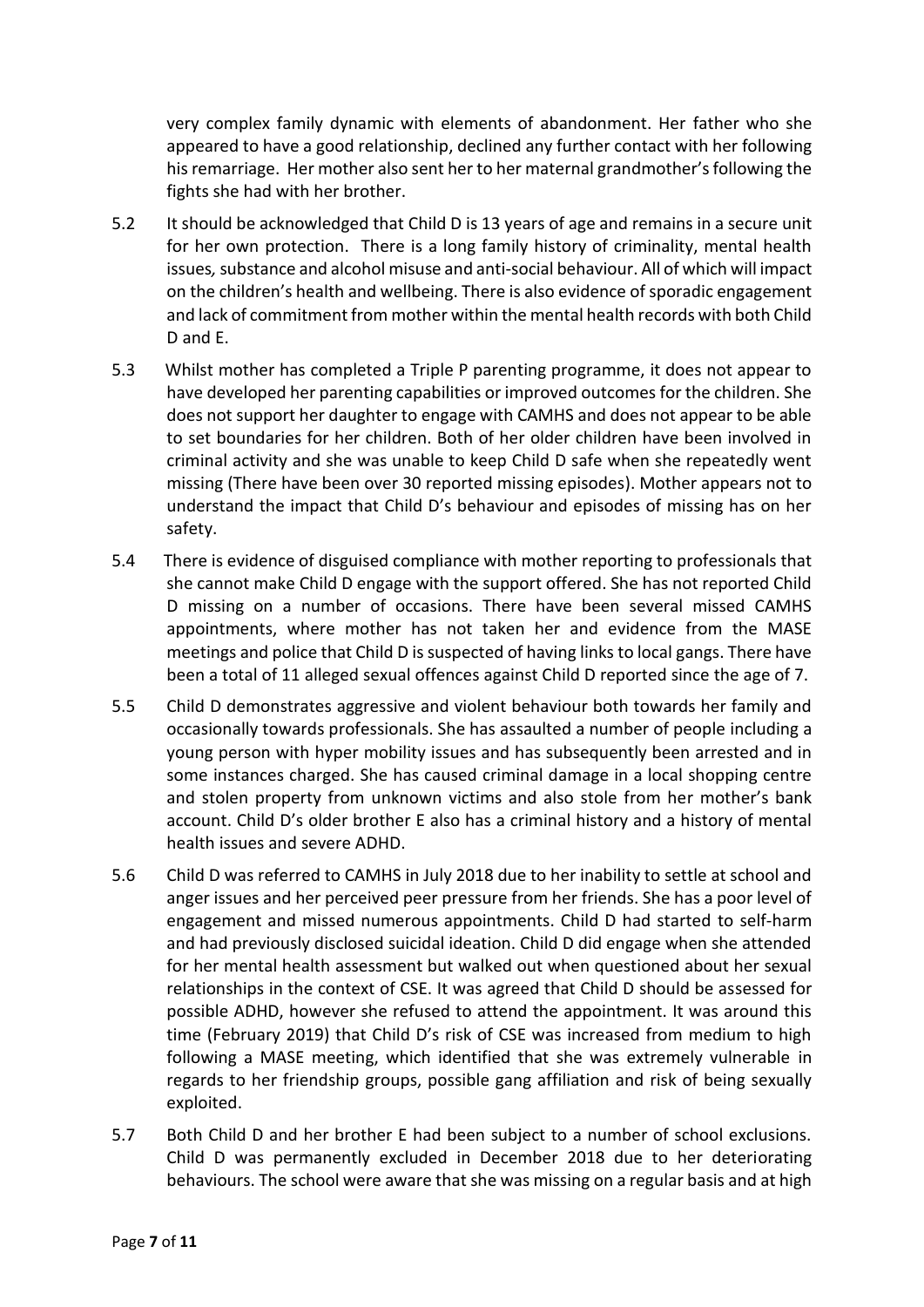risk of CSE. They were aware via the MASE meetings that she was travelling out of the Dudley area (particularly to Birmingham). In total there are over 30 missing episodes, however this may be underreported as it would appear that Child D's mother did not report them all as she had reportedly been threatened by Child D. Child D was temporarily accommodated at a Pupil Referral Unit (PRU). It was agreed that staff at the PRU would consider a EHCP but it is unclear if this was completed. According to YOS Child D had refused to attend a re- integration meeting as she has stated that gang members were hanging around the PRU.

5.8 Child D's risk of CSE was recognised by professionals and she was discussed at a number of multi-agency fora. Safety plans were developed but although support was offered it was often declined. Professionals tried hard to engage with Child D but she was very difficult to manage and often refused to comply. Professionals also recognised that Child D had been groomed. Child D reported to a support worker that she preferred to engage with people older than herself.

#### <span id="page-7-0"></span>6. Analysis

- 6.1 There were abandonment issues in Child D's life. She was sent to live with her grandmother following a series of physical fights with her brother. She also reported that she was very upset following the breakdown of her relationship with her father, following which her behaviours deteriorated. There is no evidence that the relationship was ever re-established. Abandonment as a child is a recognised phenomenon and is a proposed behavioural or psychological condition that results primarily from the loss of one or both parents, or from sexual abuse. Abandonment may be physical (the parent is not present in the child's life) or emotional (the parent withholds affection, nurturing, or stimulation)<sup>3</sup>. A child abandoned by a parent or caregiver may have mood swings or anger issues and later in life these behaviours can alienate potential partners and friends. A child's self-esteem can also be affected by lack of parental support and fears of further abandonment can impair a person's ability to trust others. Child D clearly demonstrated these behaviours which resulted in her putting herself in risky situations in order to receive attention and affection.
- 6.2 In May 2018, Child D reported that she had been raped the previous month by a 15 year old who she had met online. At the time she would have been 12 years of age. She was reviewed in the Paediatric SARC and demonstrated low level indicators for CSE. The case was not progressed due to issues around evidential difficulties.
- 6.3 When Child D reported a further alleged rape that occurred in April 2019 (again a month after the event) she was still only 12. She gave the police officer the name of the alleged suspect, however police encountered difficulties contacting her following the incident and she refused to be ABE (achieving best evidence) interviewed. She was reported to be "exceptionally rude to her mother and all who encounter her". As the incident was outside of the forensic timeframe it was felt that a forensic medical examination would have been of limited benefit.

<sup>3</sup> Black, C. (2010) Understanding the Pain of Abandonment: Living with repeated abandonment experiences creates toxic shame. Psychology Today.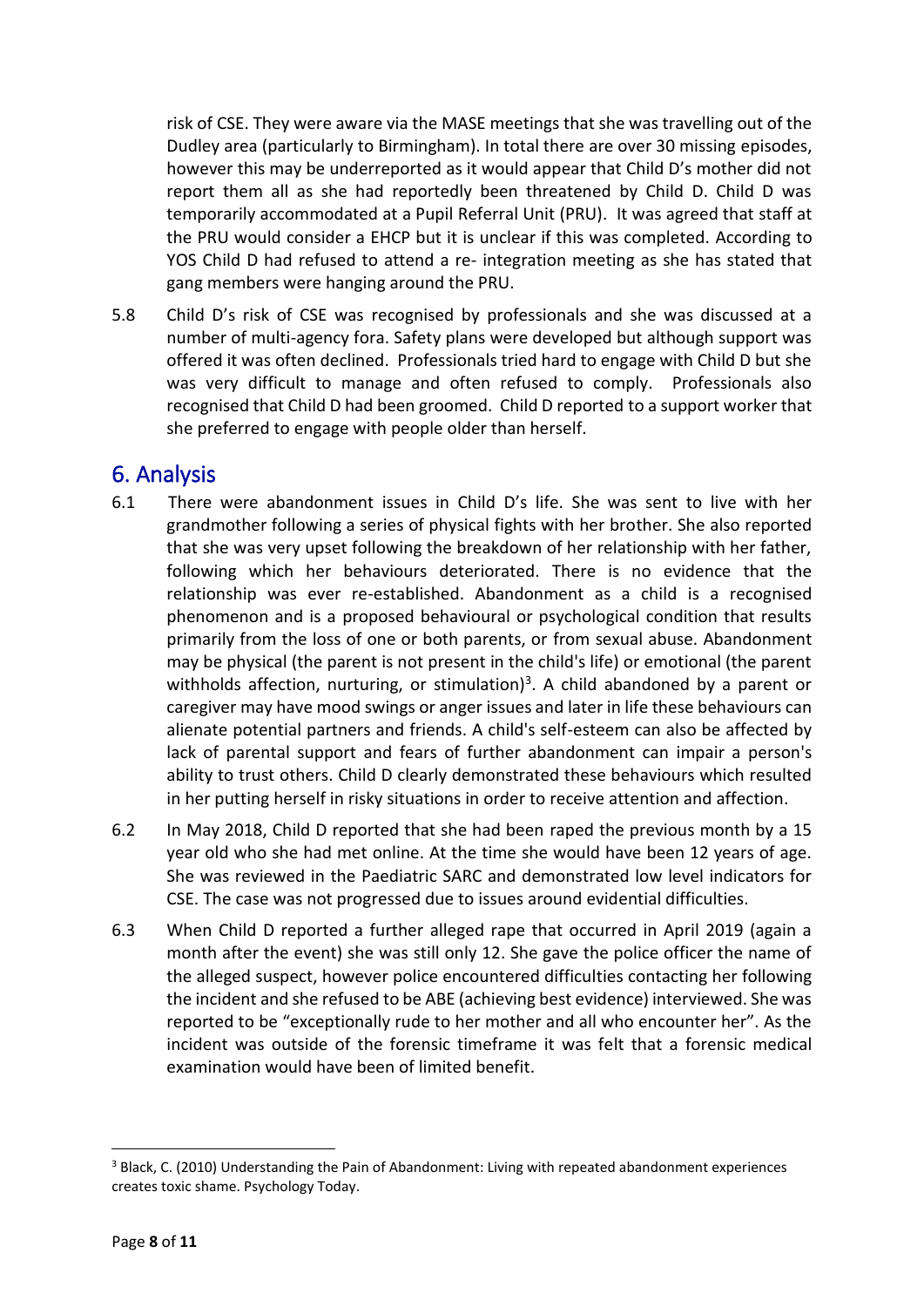- 6.4 Both of the sexual assaults occurred when Child D was under the age of 13. 4 The second assault in March 2019 was not progressed as Child D refused to engage with the police or offer any further information. In a previous SCR, a young person who reported a sexual assault did not feel that her allegations were taken seriously because of her behaviours and presentation. It is not clear what Child D's thoughts were as there is very little evidence of her thoughts and feelings following the incident. Child D's aggressive behaviour and presentation may possibly have impacted on professional's perspective and response to the case.
- 6.5 Child D went missing on a very regular basis. Some of these were not reported by mother and each time she was returned to her mother's care. In March 2019, she went missing 11 times within one month. When police found her in the town centre, she stated that she had every intention of absconding again if she was returned home. It is very clear that she was "voting with her feet". There is no evidence within the information received that any professional asked Child D what she wanted. It was clearly evident that mother's parenting skills were sub optimal and that she could not keep Child D safe. It would also appear that mother was scared of Child D. She had also struggled to parent her older children who are both involved with drugs and criminality. Mother's brothers also misuse alcohol and drugs and Child D may have been exposed to this whilst residing with maternal grandmother. At the time that Child D was going missing, return home interviews were not being undertaken for children under the age of 13. Following the recommendation from the MACFA, this was addressed and all children who now go missing are offered a return home interview regardless of age.
- 6.6 Eight broad areas of adversity have emerged as key factors related to multiple adversities and negative outcomes for children and young people:
	- poverty/debt/financial pressures
	- child abuse/child protection concerns
	- family/domestic violence
	- parental illness/disability
	- parental substance abuse
	- parental mental illness
	- family separation/ bereavement/imprisonment
	- parental offending/anti-social behaviour.

 Adverse childhood experiences have a marked impact on children and young people both when young and also as they progress into adulthood. Child D has experienced at least five of the identified areas of adversity. Despite being subject to a Child Protection Plan, outcomes did not improve for Child D who was repeatedly returned to the family home to experience further elements of family dysfunctionality and inadequate parenting with limited or no boundaries.

6.7 Child D was a young person who had been on the brink of care and/or a custodial sentence for some time. Her criminal activity was escalating and despite being discussed in a number of arenas, outcomes did not improve and ultimately she was

<sup>4</sup> Statutory rape laws in the UK are based on the premise that an individual is legally incapable of consenting to sexual intercourse *under the age of 13* until that person reaches a certain age. The law mandates that even if he or she willingly engages in sexual intercourse, the sex is not consensual.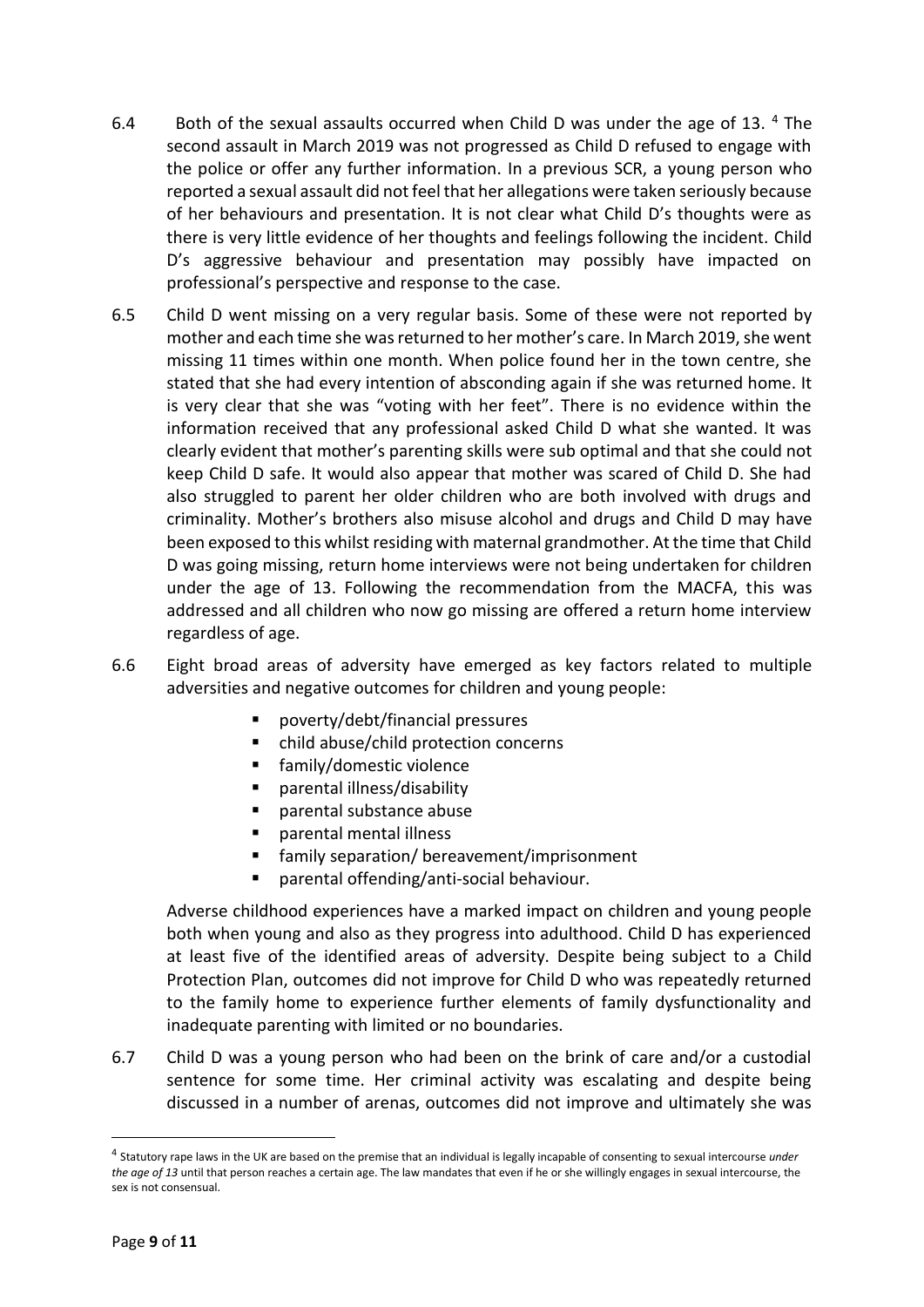placed in secure accommodation. Cashmore (2011)<sup>5</sup> asserts that children and young people who have progressed deeper into the juvenile justice system are more likely to have experienced abuse and neglect, have mental health problems and be developmentally delayed. Child D demonstrated some of these responses however the response from CSC identified that no referrals had been received regarding potential abuse. There was also no evidence of legal gateway/planning when the CSE and Child Protection plans were not working. Whilst it is always preferable for children to remain in the family home, there are occasions when this is just not possible. Consideration should perhaps have been given to removing Child D from such a toxic household at an earlier point.

- 6.8 Despite being known to numerous agencies, there appears to have been a lack of cohesion in care planning. The meetings at which Child D was discussed do not appear to have been integrated to develop a holistic assessment in order to inform future plans. Child D had been permanently excluded from school which would have increased her risk of further missing episodes and subsequent exploitation. It is not clear that mother's disguised compliance was clearly recognised. She stated to police and health professionals that she "could not force" Child D to engage, however, she was only 12 years of age at the time which would suggest that her mother could not safely parent her and had not developed the appropriate strategies in order to manage a troubled adolescent.
- 6.9 It would be helpful to have a forum where such highly complex cases can be discussed and managed as part of the escalation process. Currently Dudley have an Adolescent Risk Management Panel (ARM), which reviews those high risk cases which are demonstrating concerning features and are not progressing. The membership consists senior leaders within Children's Social Care (including commissioning), Police and Health and aims to develop and implement a collaborative approach that ensures that the most vulnerable young people are identified and offered the best support possible to meet their complex needs. Whilst currently the panel discusses children and young people between the ages of 11 and 18, this could be developed in order to address issues around transition into adulthood.
- 6.10 The GP records report that Child D demonstrated "significant delay in expressive language" as a younger child. There is no evidence that there has been any recent assessment of her cognitive ability despite being subject of a SEN plan when in Primary School. The school confirmed that academically Child D was working at approximately age 7 years for all subjects and whilst she had learning needs and an Individual Support Plan in place, she did not have a formalised Education, Health, and Care Plan (EHCP). The school have recognised that this was a missed opportunity to offer appropriate support. If Child D struggles to articulate her feelings, this may cause frustration which could contribute to her anger and behaviour and may impact on her ability to recognise the impact of her behaviour and her risk of being exploited. It may have helped if Child D had one single, constant support worker, who could have built up a lasting relationship with her and who Child D felt she could trust.

<sup>5</sup> Cashmore, J (2011) *The link between child maltreatment and adolescent offending: Systems neglect of adolescents.* Australian Institute of Family Studies